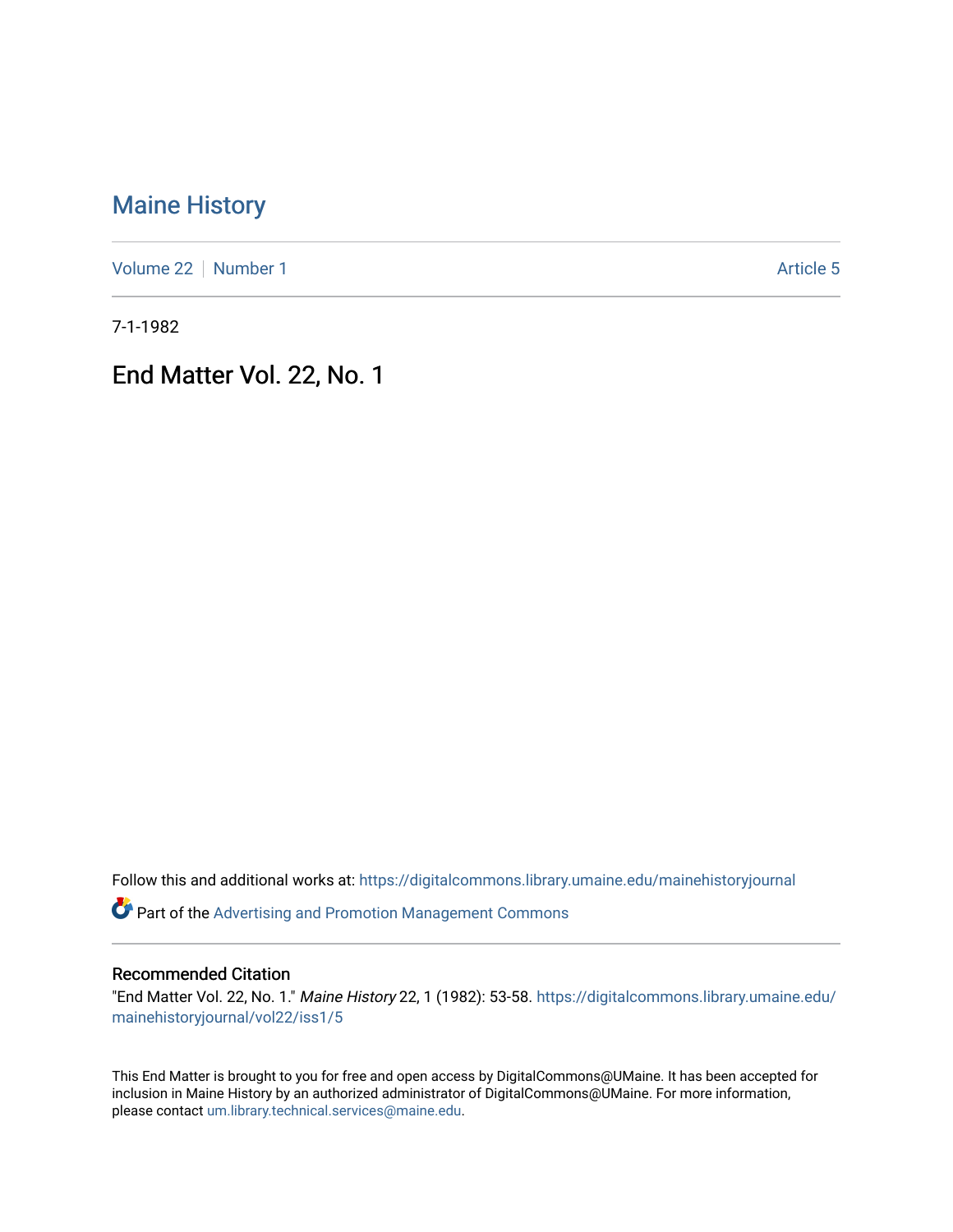## Tuttle's Catalog #4

### *GENEALOGY*, *LOCAL HISTORY AND HERALDRY*

Describes over 6,800 items including genealogies, town and county histories, atlases, church histories and related material on families, cities and towns throughout the U.S. and Canada. Special sections are devoted to heraldic bookplates, English *8c* Irish local history, genalogical reference worcs, surnames, peerage. Newly expanded listings of periodicals & maps.

| Catalog $#4$ | 224 pages | \$5.00 |
|--------------|-----------|--------|
|              |           |        |

## TUTTLE ANTIQUARIAN BOOKS, INC. P.O. Box 541 Rutland, Vermont 05701-0541

#### THE NEW ENGLAND QUARTERLY

*A Historical Review of New England Life and Letters*

Since the 1928 inaugural issue, history has been written and rewritten in the pages of *The New England Quarterly* by a host of prominent authors.

In the June 1982 issue, topics covered include: the Shakers and the Transcendentalists; eighteenth-century Newport slavers; Ben Butler and the Brahmins; and political allusions in Melville's works.

For subscription information, please write to William M. Fowler, Jr., Managing Editor, *The New England Quarterly*, Box M, Meserve Hall, 2d, Northeastern University, Boston, MA 02115.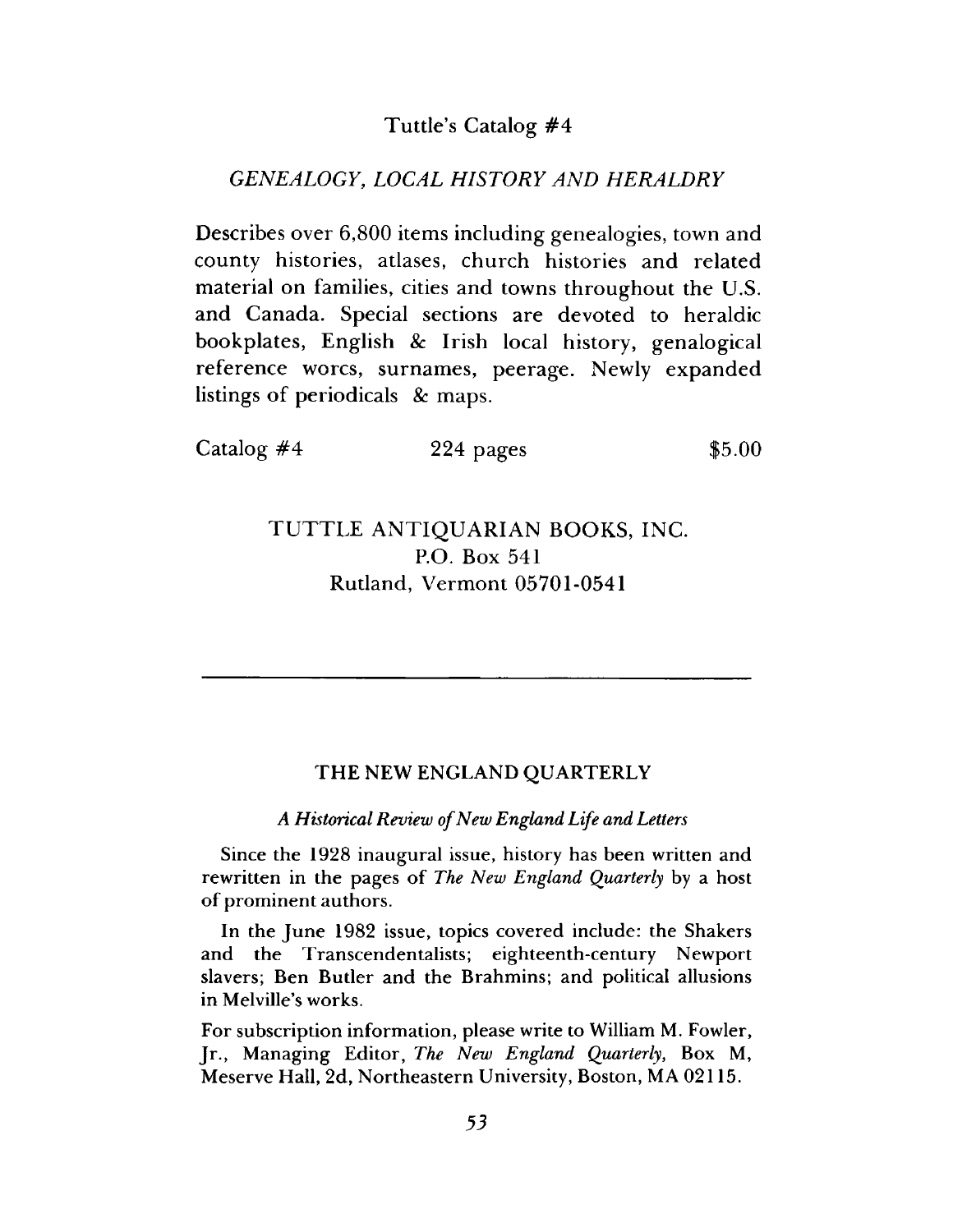## *MAINE HISTORICAL SOCIETY RESEARCH SERIES No. 2*

## CANALS AND INLAND WATERWAYS OF MAINE

by Hayden L. V. Anderson

Typescript facsimile, ix, 229 pages.

Cloth. \$15.95. Membership discount 10%.

*A thorough study of the development of Maine canals and inland waterways, with special attention being focused on the famous Cumberland and Oxford Canal, which connected Sebago Lake to Portland.*

> Order from Maine Historical Society 485 Congress Street Portland, Maine 04101

Please add \$1.50 for postage and hadling. Maine residents must add 5% sales tax.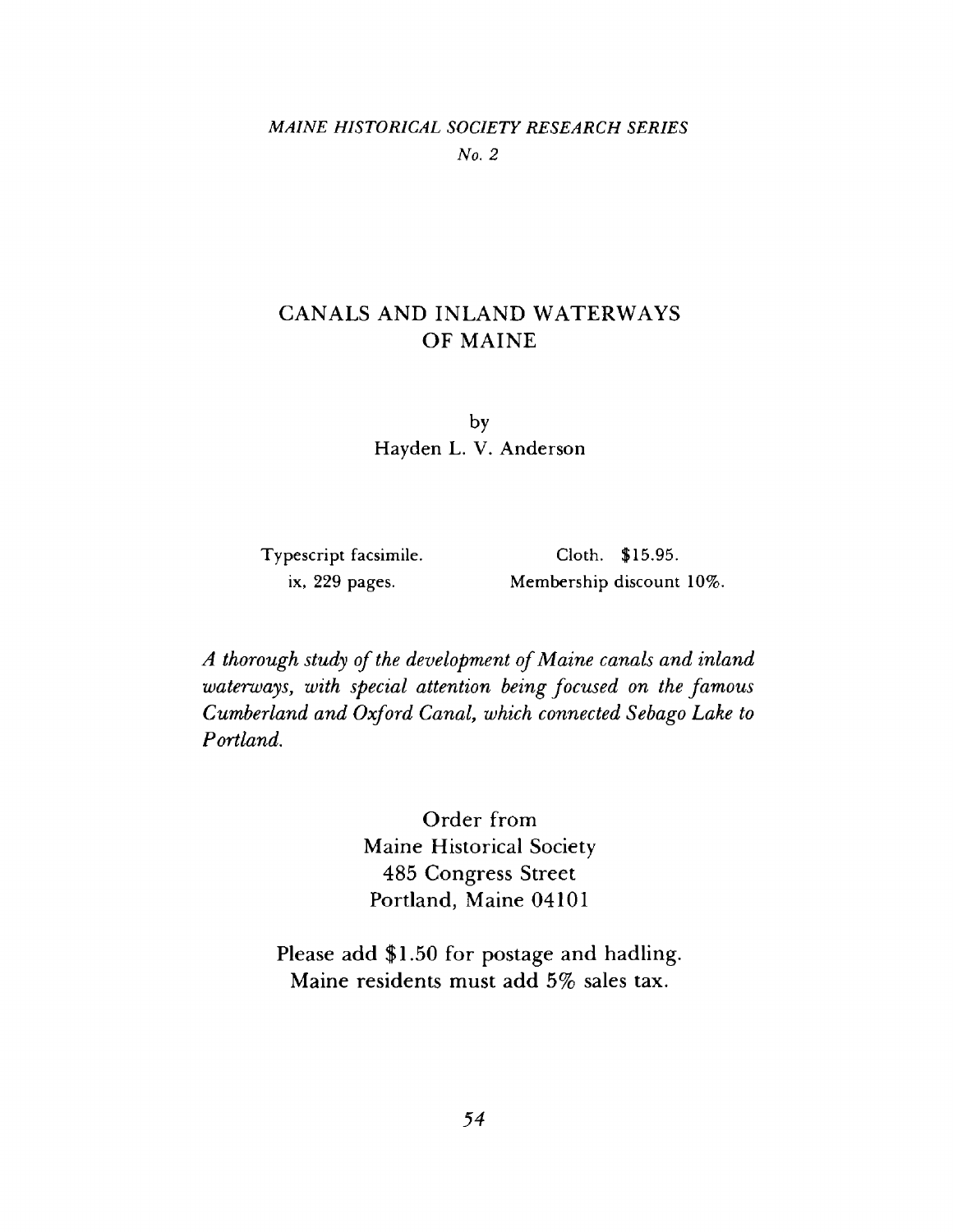#### HOLIDAY GIFT IDEAS

Books on town and family history make excellent gifts for birthdays, holidays, and other special occasions. For the convenience of our members, the Society is stocking a limited number of reprint editions of important historical and genealogical works. Available titles include:

- GENEALOGICAL DICTIONARY OF MAINE AND NEW HAMPSHIRE, by Noyes, Libby, and Davis. \$25.00.
- THE HISTORY OF AUGUSTA, MAINE, by James W. North. \$45.00.
- THE HISTORY OF BETHEL, MAINE, 1768-1890, by William B. Lapham. \$45.00.
- THE HISTORY OF DRESDEN, MAINE, by Charles Edward Allen. \$20.00
- THE HISTORY OF GORHAM, MAINE, by Hugh D. McLellan. \$45.00.
- THE JORDAN MEMORIAL: FAMILY RECORDS OF THE REV. ROBERT JORDAN AND HIS DESCENDANTS IN AMERICA, by Tristram Frost Jordan. \$35.00.
- MAINE WILLS, by William M. Sargent. \$45.00
- OLD KITTERY AND HER FAMILIES, by Everett S. Stackpole. \$45,00.
- OLD TIMES IN NORTH YARMOUTH, MAINE, by Augustus W. Corliss. \$55.00.

To order, please add \$1.50 for postage and handling and make check or money order payable to Maine Historical Society, 485 Congress Street, Portland, Maine 04101. Maine residents must add 5% sales tax.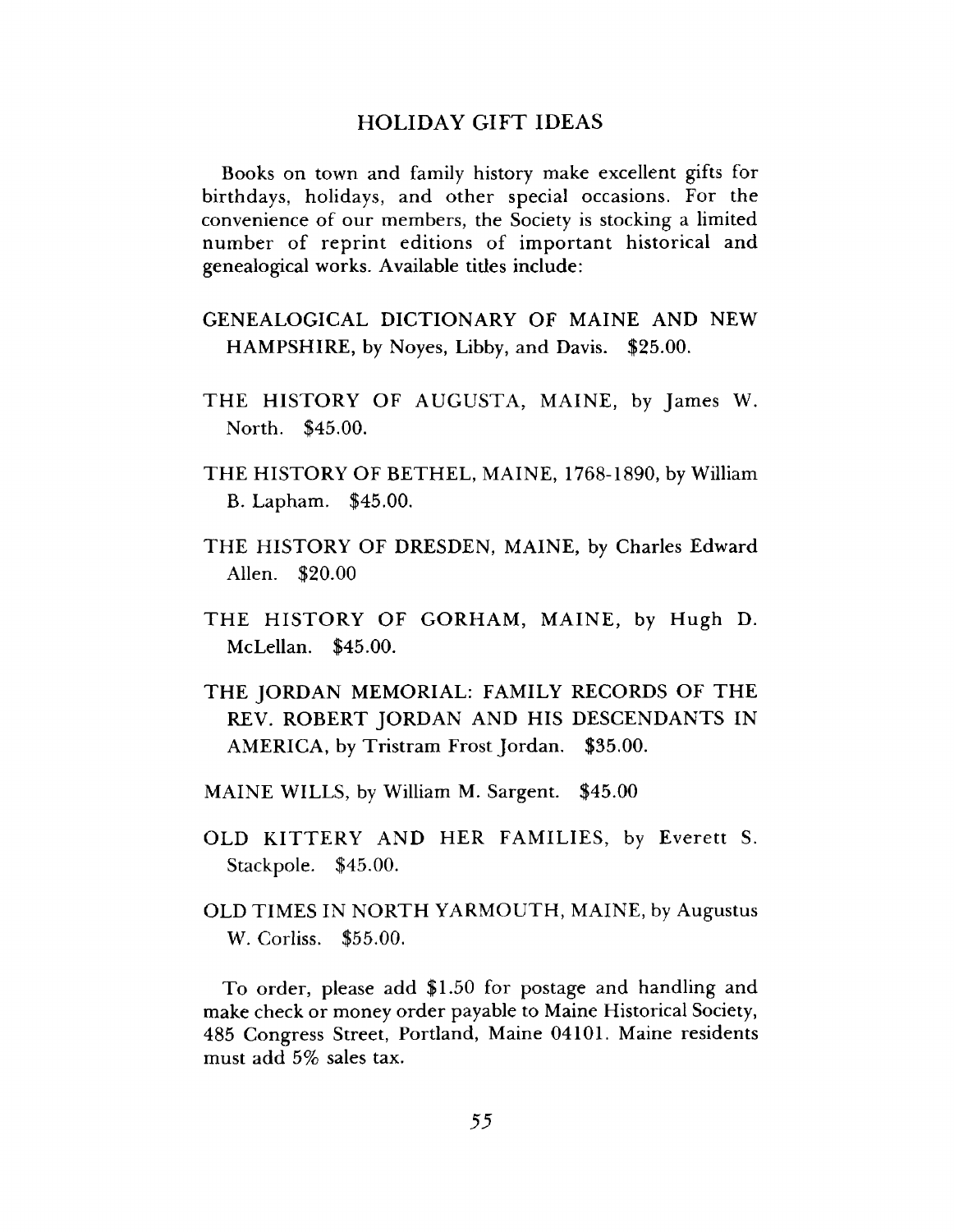Support the Maine League of Historical Societies and Museums and receive

## MAINE HISTORY NEWS

Maine's only publication covering historical developments in the State.

Subscriptions through membership only.

## Dues start at \$10.00

Payable to: The Maine League of Historical Societies and Museums 93 Field Avenue Auburn, Maine 04240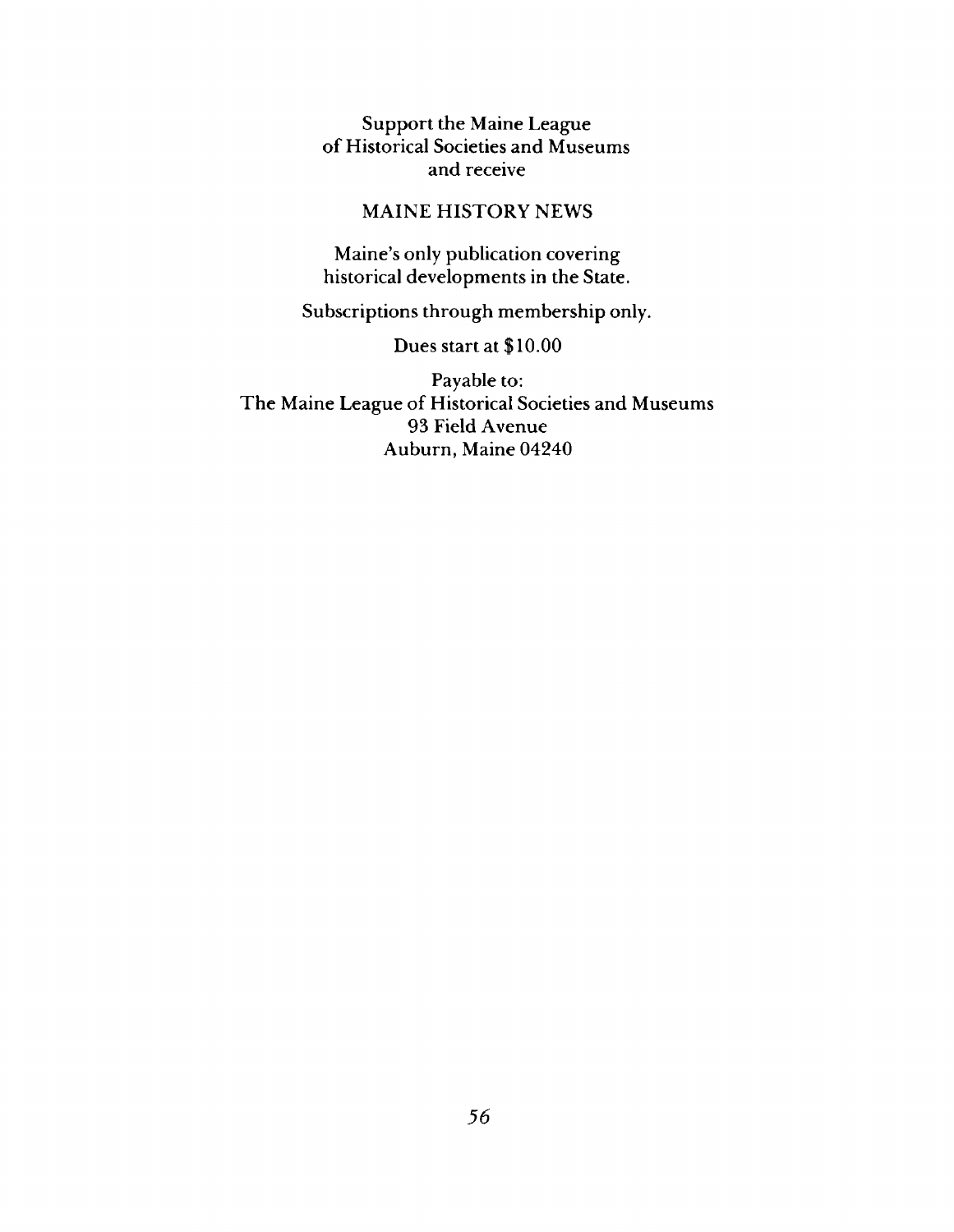

## CORPORATE SPONSORS

*The generosity of our Annual Corporate Sponsors substantially assists the Society in its efforts to collect***,** *preserve***,** *and make available the historic and cultural resources of Maine.*

**Canal National Bank, Portland Casco Bank** *8c* **Trust Company, Portland Casco Printing Company, Portland The C. H. Robinson Paper Company, Portland Commercial Welding Co., South Portland The Courier-Gazette, Rockland The Dartmouth Company, Portland Down East Magazine, Camden Drummond Woodsum Plimpton** *8c* **MacMahon, Portland George C. Shaw Company, South Portland Greater Portland Landmarks, Inc., Portland Guy P. Gannett Publishing Company, Portland, Maine Hay and Peabody, Portland-Scarborough International Marine Publishing Company, Camden L. L. Bean, Inc., Freeport Loring Short** *8c* **Harmon, Portland Machias Savings Bank, Machias Maine Central Railroad Company, Portland**